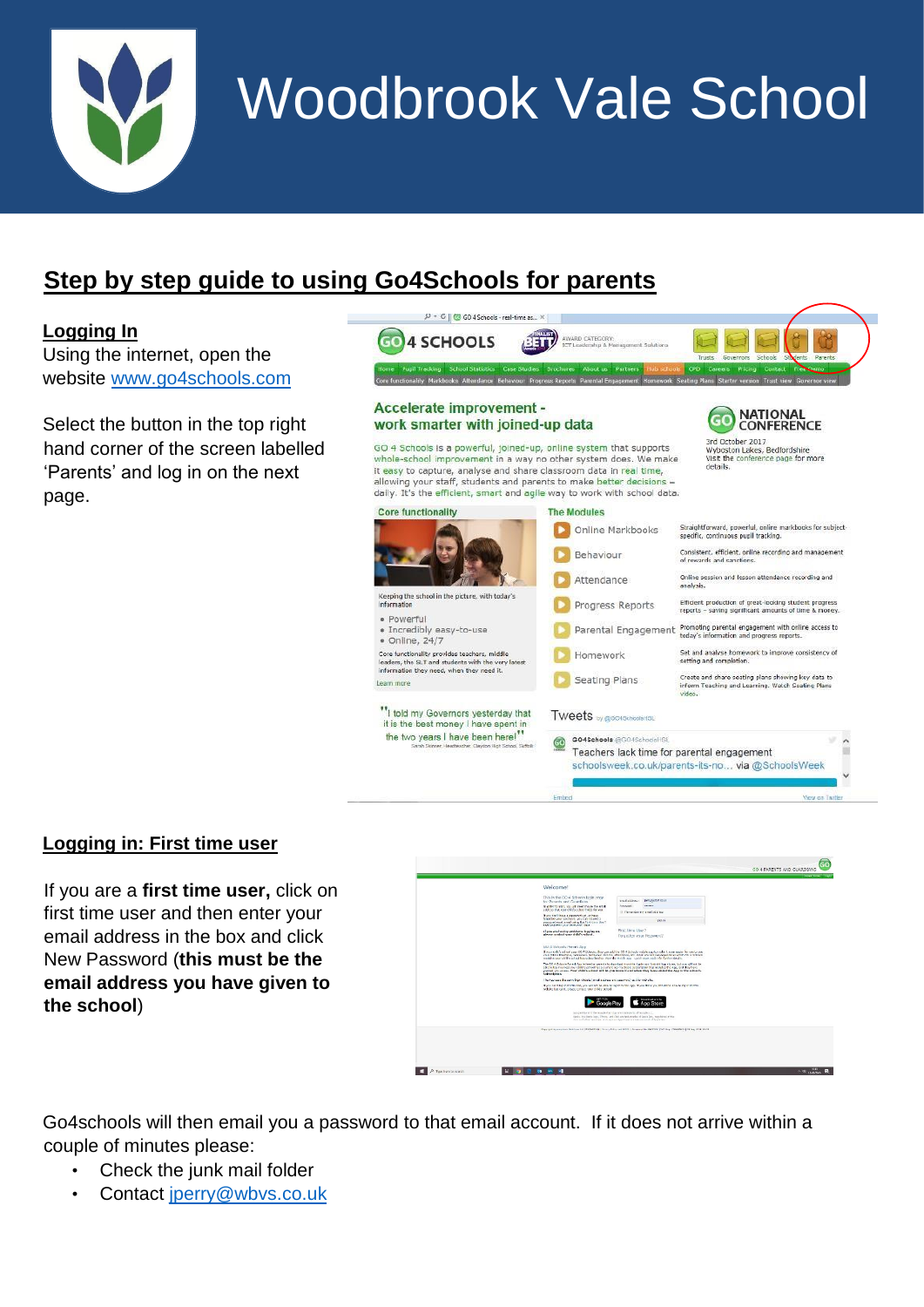When the email has arrived follow the link which will take you to the website and give you instructions for setting your password. The link will expire one hour after being requested.

#### **Forgotten password**

If you have forgotten your password, ckick on forgotten password, enter your email address and then click send password reset link. When the email has arrived follow the link which will take you to the website and give you instructions for setting your password. The link will expire one hour after being requested.

| Stadschenkunden (sammen) neutrangelten) interektivischen Stadschenkunden erfolgen erfolgen (Stadschenkunden) der                                                                                                                                                                                                                                                                   | ×.                        |
|------------------------------------------------------------------------------------------------------------------------------------------------------------------------------------------------------------------------------------------------------------------------------------------------------------------------------------------------------------------------------------|---------------------------|
|                                                                                                                                                                                                                                                                                                                                                                                    | GO 4 PARENTS AND GUARDIAN |
|                                                                                                                                                                                                                                                                                                                                                                                    | <b>EXAMPLE</b>            |
| Welcome!                                                                                                                                                                                                                                                                                                                                                                           |                           |
| This is the GO 4 Schools lagin page.<br>timal additions: Beensbehin et al.<br>for Parents and Guardians                                                                                                                                                                                                                                                                            |                           |
| To ender to let<br>address that Torgotten your Resewerd?                                                                                                                                                                                                                                                                                                                           |                           |
| If you continue there have forgetten your password, you can reset it by entering your creat address.<br>fresomes you                                                                                                                                                                                                                                                               |                           |
| <b>DIGITALIST INC.</b><br><b>FoxEaddate:</b><br>and Frenche                                                                                                                                                                                                                                                                                                                        |                           |
| If you are hi<br>please cost. Reale ride, if you are having problems with your password please contact your child's school.<br>Der Date Dreinerten reasses sin zen unable in durüge an net ponsunelle für nameen zuereihen.                                                                                                                                                        |                           |
| <b>Sond aggressed coast Erik</b><br>crecel<br>GO 4 Scho                                                                                                                                                                                                                                                                                                                            |                           |
| If your child's school cars CO 4 Schools, they can add the SO 4 schools mobile app to make it even easier for you to see.<br>voir chick financia, hameson, behindog recorts, attentions, etc. What you will see depends on which CO 4 Schools.<br>modules your dilld's school has subscribed to, view the moliki ago could: start build: no hartter details.                       |                           |
| The GO 4 Schools Parent App is tree for parents to download from the Apple and Android App stores, but you will not be<br>able to lea in unless your child's school has a current GO 4 Schools subscription that includes the App, and they have<br>cranted you access. Your child's school will let you know if and when they have added the Age to the school's<br>subscription. |                           |
| The App says the same look details formal actions and password) as this web also.                                                                                                                                                                                                                                                                                                  |                           |
| If you can't loo in this this, you gill not be phin to loo in the Jap. If you think you should be able to loo in this.<br>website but can't, please contact your drifd's school.                                                                                                                                                                                                   |                           |
| .nn Star                                                                                                                                                                                                                                                                                                                                                                           |                           |
| singular Play and the Grande Play Jugo are trademarks of Goods U.C.<br>Apple, the Apple local. Phane, and that are trademarks of Apple Dre., resistance in the<br>the and other countries and species. App branchs a persist much of Australian                                                                                                                                    |                           |
| Gayraid Specialists Schlare (3) [2009-0010] News Rice and HDS   Gargany Bis 2017 000   USS Sap 70002002   12 Aug 2010 10:12                                                                                                                                                                                                                                                        |                           |
|                                                                                                                                                                                                                                                                                                                                                                                    |                           |
|                                                                                                                                                                                                                                                                                                                                                                                    |                           |
|                                                                                                                                                                                                                                                                                                                                                                                    |                           |

#### **Parent View**

When you log in you will be taken to your child's page. If you have more than one child at the school you will need to click on the child's name you want to view.

#### **At a glance**

You will be able to see details such as Attendance, Tutor Group and Behaviour points.

Today's timetable

#### **Today's Timetable**

You will be able to view your child's timetable for the day.

| Mo 08:45<br>Maths<br>8G1/Ma<br>Mrs C Aucott<br>14 | 09:35 09:35<br>10:25<br>Science<br>8G1/Sc<br>Miss H Timmins<br>Lab4<br>-9866 | 10:45<br>Geography<br>8G2/Gq<br>Mr G Guest | 12:25<br>11:35 11:35<br>RE and<br>Citizenship<br>8G02/Rc<br>Mrs L Kimber<br>4 | 13:20<br>English<br>8G2/En<br>Mr D Allford<br>17 | 15:00<br>14:10 14:10<br>History<br>8G2/Hi<br>Miss C Vaughan<br>3 |
|---------------------------------------------------|------------------------------------------------------------------------------|--------------------------------------------|-------------------------------------------------------------------------------|--------------------------------------------------|------------------------------------------------------------------|
|---------------------------------------------------|------------------------------------------------------------------------------|--------------------------------------------|-------------------------------------------------------------------------------|--------------------------------------------------|------------------------------------------------------------------|

#### **Ongoing and recent homework tasks**

You will be able to see homework that has been set for your child.

|     | View full list of homework tasks |              |               |     |
|-----|----------------------------------|--------------|---------------|-----|
| Due | subject                          | <b>Fitle</b> | Guidance time | Set |

 $-1 - 1 - 1$ 

.<br>A constituto estas versiones de constituto de la constitución de la constitución de la constitución de la cons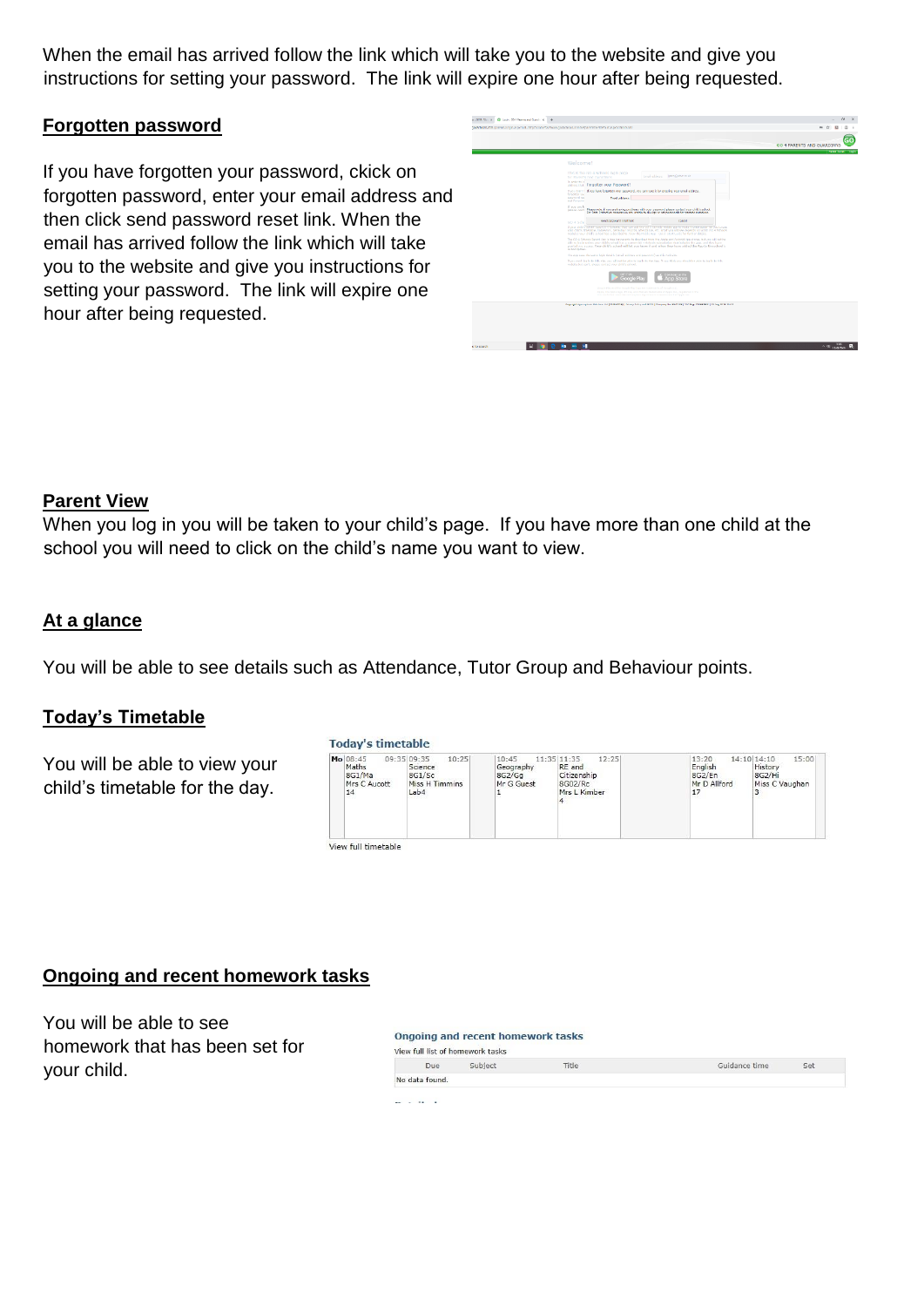# **Detailed Progress**

You will be able to look at your child's progress, Target Grade, Working at Grade (WAG) and Formative and Summative Assessment Grades (where applicable).

A Formative Assessment may be a unit test, a presentation or a piece of homework. A Summative Assessment will test your child's subject knowledge.

| <b>Detailed progress</b>                             |                          |                 |                                                                                      |                                            |  |  |
|------------------------------------------------------|--------------------------|-----------------|--------------------------------------------------------------------------------------|--------------------------------------------|--|--|
| <b>Subject</b>                                       | Aspire to                | WAG             | <b>Breakdown</b>                                                                     |                                            |  |  |
| Art<br>Mr D Riley, Miss E Harvey, Mrs                | $\overline{7}$           | 6               | <b>Summative Assessments</b><br><b>Formative Assessments</b>                         | 8<br>6                                     |  |  |
| Computing<br>Mr S Stavrou                            | $\overline{7}$           | $\overline{7}$  | <b>Summative Assessments</b><br><b>Assessment Topics</b>                             | $\overline{7}$<br>$\overline{\phantom{a}}$ |  |  |
| Design<br>Mr D Riley, Miss E Harvey, Mrs             | $\overline{7}$           | 6               | <b>Summative Assessments</b><br><b>Formative Assessments</b>                         | $\overline{7}$<br>6                        |  |  |
| Drama<br>Mrs K Hopkinson                             | $\overline{7}$           | 6               | <b>Summative Assessments</b>                                                         | 6                                          |  |  |
| English<br>Mrs D Gadd, Mr D Allford                  | $\overline{7}$           | $\overline{7}$  | <b>Summative Assessments</b>                                                         | $7\overline{ }$                            |  |  |
| Food and nutrition<br>Mr D Riley, Miss E Harvey, Mrs | $\overline{7}$           | 6               | <b>Formative Assessments</b>                                                         | 6                                          |  |  |
| Geography<br>Mr G Guest                              | 7                        | $\overline{7}$  | <b>Summative Assessments</b>                                                         | $\overline{7}$                             |  |  |
| History<br>Miss C Vaughan                            | $\overline{7}$           | 3               | <b>Summative Assessments</b>                                                         | $\overline{3}$                             |  |  |
| Maths.<br>Mrs C Aucott, Mr I Clargo                  | 8                        | $\overline{7}$  | Summative Assessments<br>Spring 2 Higher<br>Spring 2 Foundation<br>Homework Summer 1 | $\overline{7}$<br>$\overline{7}$<br>U      |  |  |
| Modern Languages<br>Mrs F Kitching                   | $\overline{7}$           | $\overline{4}$  | <b>Summative Assessments</b>                                                         | $\overline{4}$                             |  |  |
| Music.<br>Mr J Parsons                               | $\overline{7}$           | $\overline{7}$  | ÷.                                                                                   |                                            |  |  |
| PD <sub>1</sub><br>Miss 1 Short                      | ۰.                       | ٠               |                                                                                      |                                            |  |  |
| PF<br>Mrs D Blaze                                    | $\overline{7}$           | $\overline{4}$  | <b>Summative Assessments</b><br>Sports                                               | $\overline{4}$<br>$\overline{4}$           |  |  |
| RE and Citizenship<br>Mrs L Kimber                   | 8                        | 6               | <b>Summative Assessments</b>                                                         | $6\overline{6}$                            |  |  |
| Registration<br>Miss 1 Short                         | $\overline{\phantom{a}}$ | ۰               |                                                                                      |                                            |  |  |
| Science<br>Mrs A Vann, Miss H Timmins                | 6                        | $6\overline{6}$ | <b>Summative Assessments</b>                                                         | 6                                          |  |  |

#### **Attendance**

You will be able to see an overview of your child's attendance. Attendance information is not live. This means that the information is current from the previous day and it cannot tell you if your child is attending school on the day that you look.

#### **Behaviour**

You will be able to see your child's most recent behaviour points and their behaviour over time (graphs).

You will also be able to see any detentions that have been allocated.